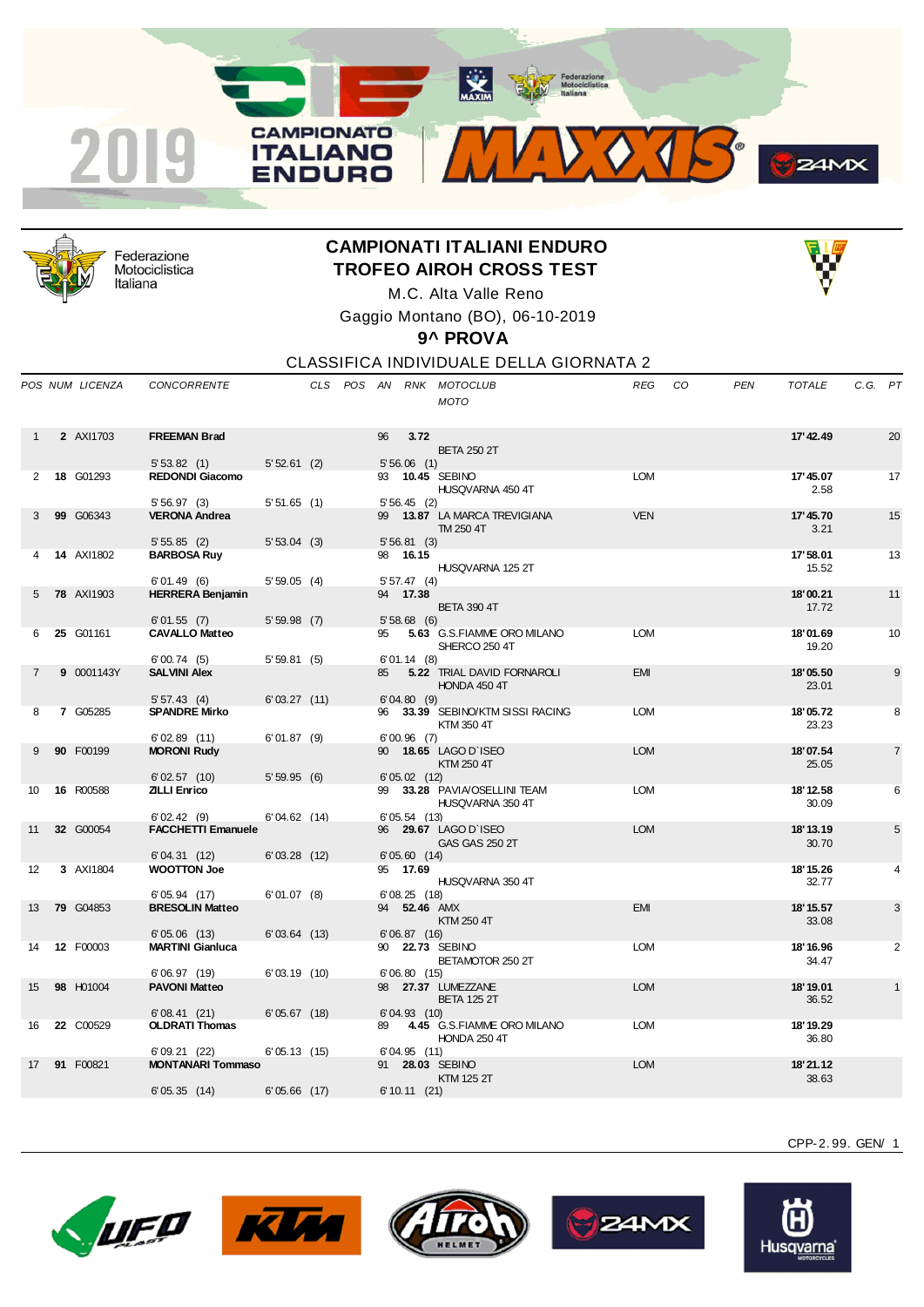MAXIM BOOR Motociclistica



| . .<br>۳ |
|----------|
|          |

|    | POS NUM LICENZA  | CONCORRENTE                             |                 |    |  |                   | CLS POS AN RNK MOTOCLUB                          | REG        | - CO | PEN | TOTALE                | C.G. PT |  |
|----|------------------|-----------------------------------------|-----------------|----|--|-------------------|--------------------------------------------------|------------|------|-----|-----------------------|---------|--|
|    |                  |                                         |                 |    |  |                   | <b>MOTO</b>                                      |            |      |     |                       |         |  |
|    |                  |                                         |                 |    |  |                   |                                                  |            |      |     |                       |         |  |
|    |                  |                                         |                 |    |  |                   |                                                  |            |      |     |                       |         |  |
| 18 | 38 L01315        | <b>MORETTINI Manolo</b>                 |                 |    |  |                   | 01 38.81 BERGAMO/SC. PONTE NOSSA MC B            | LOM        |      |     | 18'21.63              |         |  |
|    |                  |                                         |                 |    |  |                   | KTM 125 2T                                       |            |      |     | 39.14                 |         |  |
| 19 | 27 0001488Y      | 6'05.55(16)<br><b>MICHELUZ Maurizio</b> | 6'06.25(19)     |    |  | 6'09.83(20)       | 83 23.82 G.S.FIAMME ORO MILANO                   | <b>LOM</b> |      |     | 18'22.10              |         |  |
|    |                  |                                         |                 |    |  |                   | HUSQVARNA 250 2T                                 |            |      |     | 39.61                 |         |  |
|    |                  | 6'06.18(18)                             | $6'07.06$ (20)  |    |  | $6'08.86$ (19)    |                                                  |            |      |     |                       |         |  |
| 20 | 66 G10183        | <b>SPANU Claudio</b>                    |                 |    |  |                   | 99 29.74 DORGALI/OSELLINI TEAM                   | SAR        |      |     | 18'24.30              |         |  |
|    |                  | 6'05.45(15)                             | 6'07.48(21)     |    |  | 6' 11.37 (22)     | HUSQVARNA 125 2T                                 |            |      |     | 41.81                 |         |  |
| 21 | 44 B00063        | PHILIPPAERTS Denv                       |                 |    |  |                   | 88 25.53 SEBINO                                  | <b>LOM</b> |      |     | 18'27.69              |         |  |
|    |                  |                                         |                 |    |  |                   | <b>BETA 300 2T</b>                               |            |      |     | 45.20                 |         |  |
|    |                  | 6' 15.34 (34)                           | 6'05.43(16)     |    |  | 6'06.92(17)       |                                                  |            |      |     |                       |         |  |
| 22 | 30 G00225        | <b>MARINI Thomas</b>                    |                 |    |  |                   | 97 47.12 SAN MARINO<br><b>BETA 300 2T</b>        | <b>MAR</b> |      |     | 18'32.56<br>50.07     |         |  |
|    |                  | 6'09.84(23)                             | $6' 10.43$ (24) |    |  | $6' 12.29$ (23)   |                                                  |            |      |     |                       |         |  |
|    | 22 102 AXI1615   | POHJOLA Eemil                           |                 |    |  | 94 33.23          |                                                  |            |      |     | 18'32.56              |         |  |
|    |                  |                                         |                 |    |  |                   | TM 300 4T                                        |            |      |     | 50.07                 |         |  |
| 24 | 80 F00408        | 6'08.24(20)<br><b>MORI Niccolo'</b>     | $6'08.66$ (22)  |    |  | $6' 15.66$ (30)   | 91 45.42 TRIAL DAVID FORNAROLI                   | <b>EMI</b> |      |     | 18'34.91              |         |  |
|    |                  |                                         |                 |    |  |                   | <b>BETA 250 2T</b>                               |            |      |     | 52.42                 |         |  |
|    |                  | 6'10.26(25)                             | $6' 12.02$ (26) |    |  | $6' 12.63$ (24)   |                                                  |            |      |     |                       |         |  |
| 25 | 26 100051        | <b>BRUSCHI Nicolo'</b>                  |                 |    |  |                   | 94 <b>42.15 PAVIA</b>                            | <b>LOM</b> |      |     | 18'36.85              |         |  |
|    |                  | 6'09.95(24)                             | $6' 12.53$ (29) |    |  | $6' 14.37$ (26)   | HONDA 300 4T                                     |            |      |     | 54.36                 |         |  |
| 26 | 20 G00055        | <b>RECCHIA Nicola</b>                   |                 |    |  |                   | 95 39.35 MANZANO                                 | <b>FVG</b> |      |     | 18'37.92              |         |  |
|    |                  |                                         |                 |    |  |                   | <b>HONDA 250 4T</b>                              |            |      |     | 55.43                 |         |  |
|    |                  | 6' 11.16 (26)                           | $6' 12.09$ (27) |    |  | $6' 14.67$ (28)   |                                                  |            |      |     |                       |         |  |
| 27 | 60 B01662        | <b>MARCOTULLI Luca</b>                  |                 |    |  |                   | 89 44.15 TRIAL DAVID FORNAROLI<br>GAS GAS 300 2T | <b>EMI</b> |      |     | 18'38.23<br>55.74     |         |  |
|    |                  | 6'11.69(27)                             | $6' 13.22$ (31) |    |  | $6' 13.32$ (25)   |                                                  |            |      |     |                       |         |  |
| 28 | 19 M01918        | <b>BERNINI Lorenzo</b>                  |                 | 2T |  |                   | 02 90.86 BERGAMO/SC. PONTE NOSSA MC B            | <b>LOM</b> |      |     | 18'39.49              |         |  |
|    |                  |                                         |                 |    |  |                   | KTM 125 2T                                       |            |      |     | 57.00                 |         |  |
| 29 | <b>94 N01373</b> | 6' 12.91 (29)<br><b>FABRIS Riccardo</b> | 6' 12.15 (28)   | 2T |  | $6' 14.43$ (27)   | 02 67.85 GAERNE                                  | <b>VEN</b> |      |     | 18'41.78              |         |  |
|    |                  |                                         |                 |    |  |                   | KTM 125 2T                                       |            |      |     | 59.29                 |         |  |
|    |                  | $6' 13.29$ (30)                         | 6' 11.30 (25)   |    |  | $6' 17.19$ (32)   |                                                  |            |      |     |                       |         |  |
| 30 | 53 S00913        | <b>CRISTINI Simone</b>                  |                 |    |  |                   | 01 56.60 LAGO D'ISEO<br>KTM 125 2T               | <b>LOM</b> |      |     | 18' 42.88<br>1'00.39  |         |  |
|    |                  | $6' 12.42$ (28)                         | 6' 14.16 (33)   |    |  | 6'16.30(31)       |                                                  |            |      |     |                       |         |  |
| 31 | 17 M03590        | <b>BRUNENGO Igor</b>                    |                 |    |  |                   | 98 62.41 GRANOZZO CON MONTICELLO                 | <b>PIE</b> |      |     | 18'48.39              |         |  |
|    |                  |                                         |                 |    |  |                   | <b>BETA 125 2T</b>                               |            |      |     | 1'05.90               |         |  |
|    | 32 104 L04059    | 6' 15.63 (36)<br><b>CANDIDO Stefano</b> | 6' 15.45 (34)   | 2T |  | 6' 17.31 (34)     | 98 96.48 MANZANO                                 | <b>FVG</b> |      |     | 18'51.21              |         |  |
|    |                  |                                         |                 |    |  |                   | TM 300 2T                                        |            |      |     | 1'08.72               |         |  |
|    |                  | 6'20.44(47)                             | 6'09.91(23)     |    |  | 6'20.86 (37)      |                                                  |            |      |     |                       |         |  |
| 33 | 24 M03596        | <b>SCARPELLI Niccolo'</b>               |                 |    |  |                   | 91 38.44 PAVIA                                   | <b>LOM</b> |      |     | 18'51.59              |         |  |
|    |                  | 6' 17.46 (41)                           | 6' 16.92 (37)   |    |  | 6' 17.21 (33)     | KTM 250 4T                                       |            |      |     | 1'09.10               |         |  |
| 34 | <b>70</b> 100111 | <b>MANCUSO Giuliano</b>                 |                 |    |  |                   | 96 41.83 MOTOCLUB DELLO STRETTO ME               | <b>SIC</b> |      |     | 18'53.14              |         |  |
|    |                  |                                         |                 |    |  |                   | <b>BETA 250 2T</b>                               |            |      |     | 1'10.65               |         |  |
|    | 35 206 100791    | 6' 15.35 (35)                           | 6'16.75(36)     |    |  | $6'21.04$ (39)    |                                                  |            |      |     | 18'53.29              |         |  |
|    |                  | <b>FERRI Francesco</b>                  |                 |    |  |                   | 91 112.37 IL MONTE<br>KTM 450 4T                 | <b>EMI</b> |      |     | 1'10.80               |         |  |
|    |                  | 6' 15.11 (33)                           | 6' 17.26 (40)   |    |  | $6'$ 20.92 $(38)$ |                                                  |            |      |     |                       |         |  |
|    | 36 117 V02965    | <b>VAUDAN Alexandre</b>                 |                 |    |  |                   | 94 163.35 PAVIA                                  | <b>LOM</b> |      |     | 18'53.61              |         |  |
|    |                  | 6' 17.04 (39)                           | 6' 15.80 (35)   |    |  | $6'20.77$ (36)    | HUSQVARNA 250 4T                                 |            |      |     | 1'11.12               |         |  |
| 37 | 92 F00060        | <b>CONFORTI Guido</b>                   |                 |    |  |                   | 92 54.20 A.M. ALTA VALDELSA                      | <b>TOS</b> |      |     | 18'53.85              |         |  |
|    |                  |                                         |                 |    |  |                   | HUSQVARNA 125 2T                                 |            |      |     | 1'11.36               |         |  |
|    |                  | 6' 14.92 (31)                           | 6' 16.97 (39)   |    |  | $6'21.96$ (40)    |                                                  |            |      |     |                       |         |  |
| 38 | 59 G02755        | <b>VIGLINO Giorgio</b>                  |                 |    |  |                   | 96 64.95 PAVIA<br><b>BETA 250 2T</b>             | <b>LOM</b> |      |     | 18' 55.97<br>1' 13.48 |         |  |
|    |                  | 6'27.54(61)                             | 6' 13.14 (30)   |    |  | $6' 15.29$ (29)   |                                                  |            |      |     |                       |         |  |
|    |                  |                                         |                 |    |  |                   |                                                  |            |      |     |                       |         |  |

**CAMPIONATO** 

**ITALIANO ENDURO** 

2019









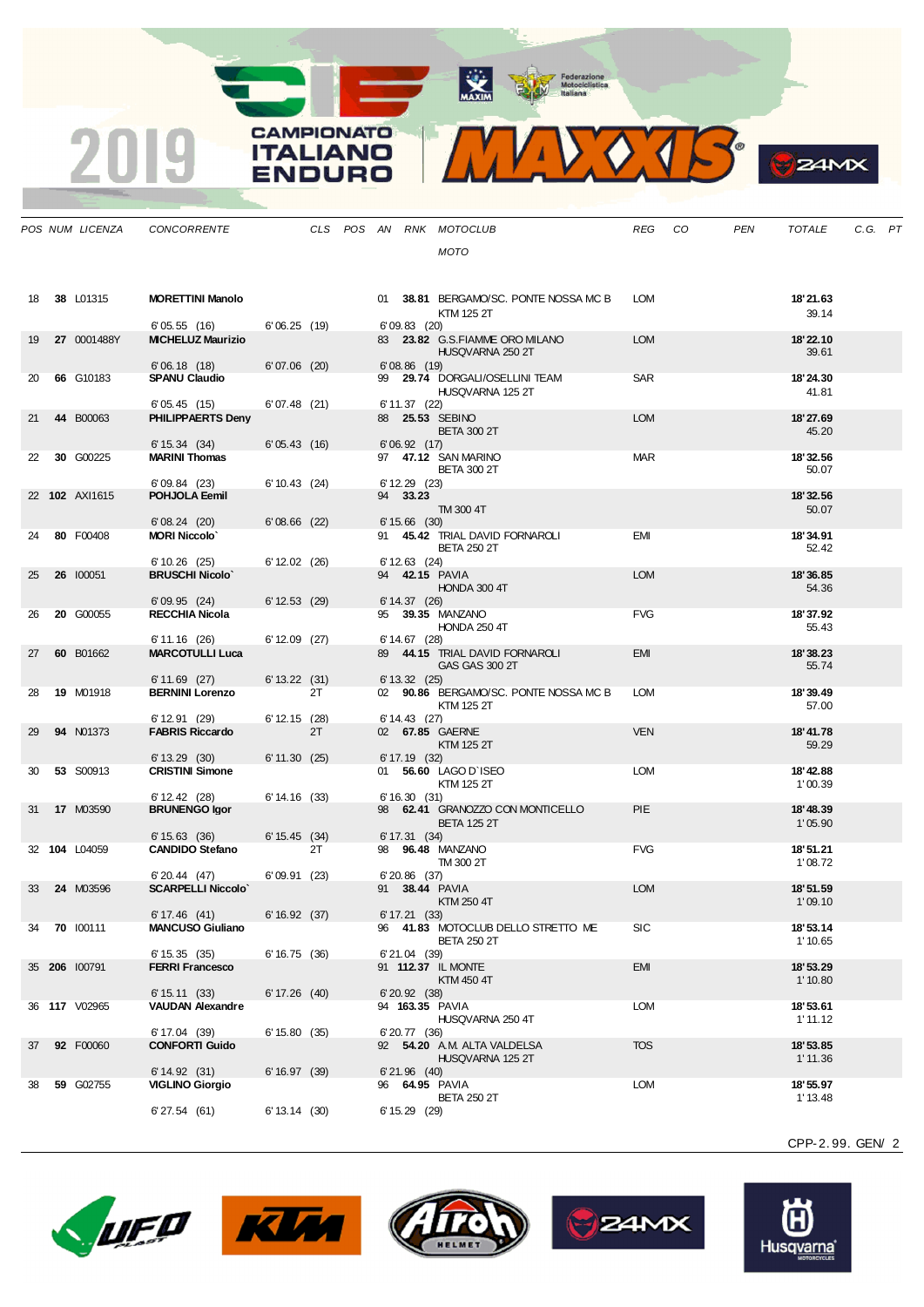MAXIM Pederazione

CAMPIONATO

**ITALIANO** 

**ENDURO** 

2019

MIDOJS

**B**Z4MX

|    | POS NUM LICENZA      | <b>CONCORRENTE</b>                        |                   |    |                 |                   | CLS POS AN RNK MOTOCLUB                          | REG        | CO | <b>PEN</b> | TOTALE               | C.G. PT |  |
|----|----------------------|-------------------------------------------|-------------------|----|-----------------|-------------------|--------------------------------------------------|------------|----|------------|----------------------|---------|--|
|    |                      |                                           |                   |    |                 |                   | MOTO                                             |            |    |            |                      |         |  |
|    |                      |                                           |                   |    |                 |                   |                                                  |            |    |            |                      |         |  |
|    | 39 119 AXI1907       | <b>HERRERA Camilo</b>                     |                   |    | 02 <sub>2</sub> | S.R.              |                                                  |            |    |            | 18' 55.99            |         |  |
|    |                      | 6' 15.08 (32)                             | 6' 14.11 (32)     |    |                 | 6'26.80(52)       | <b>BETA 125 2T</b>                               |            |    |            | 1' 13.50             |         |  |
| 40 | 69 L01586            | <b>GRIGIS Matteo</b>                      |                   |    |                 |                   | 01 71.38 SEBINO                                  | LOM        |    |            | 18'58.26             |         |  |
|    |                      | 6'16.22(38)                               | 6' 16.92 (37)     |    |                 | 6' 25.12 (45)     | YAMAHA 125 2T                                    |            |    |            | 1' 15.77             |         |  |
| 41 | 54 0001527Z          | <b>BELOTTI Andrea</b>                     |                   |    |                 |                   | 81 77.11 LAGO D'ISEO                             | <b>LOM</b> |    |            | 18'59.31             |         |  |
|    |                      | $6'$ 20.49 $(48)$                         | 6' 19.96 (43)     |    |                 | $6'18.86$ (35)    | KTM 450 4T                                       |            |    |            | 1' 16.82             |         |  |
|    | 42 103 Q00207        | <b>GECCHELE Fabio</b>                     |                   |    |                 |                   | 89 86.89 LA MARCA TREVIGIANA<br>HUSQVARNA 350 4T | <b>VEN</b> |    |            | 19'02.82<br>1'20.33  |         |  |
|    |                      | 6'16.20(37)                               | 6'21.14(46)       |    |                 | $6'$ 25.48 $(48)$ |                                                  |            |    |            |                      |         |  |
| 43 | 39 0002085Z          | <b>GUARNERI Davide</b>                    |                   |    |                 |                   | 85 13.74 SEBINO<br><b>HONDA 250 4T</b>           | <b>LOM</b> |    |            | 19'03.95<br>1'21.46  |         |  |
|    |                      | 6'02.11(8)                                | 7'04.00 (112)     |    |                 | 5'57.84(5)        |                                                  |            |    |            |                      |         |  |
|    | 44 108 R01751        | <b>GIOVANARDI Giovanni</b>                |                   | 4T |                 | 96 108.26 AMX     | KTM 350 4T                                       | EMI        |    |            | 19'04.89<br>1'22.40  |         |  |
|    | 45 105 V02967        | 6' 17.19 (40)<br><b>MICHAUD Kelien</b>    | 6'20.82(45)       |    |                 | $6'$ 26.88 $(54)$ | 93 100.41 PAVIA                                  | <b>LOM</b> |    |            | 19'06.19             |         |  |
|    |                      |                                           |                   |    |                 |                   | KTM 350 4T                                       |            |    |            | 1'23.70              |         |  |
| 46 | <b>203 N02280</b>    | 6'21.76(50)<br><b>VEZZANI Giovanni</b>    | $6'20.05$ (44)    |    |                 | $6'$ 24.38 $(43)$ | 02 108.77 PAVIA                                  | <b>LOM</b> |    |            | 19'06.24             |         |  |
|    |                      |                                           |                   |    |                 |                   | YAMAHA 125 2T                                    |            |    |            | 1'23.75              |         |  |
| 47 | 56 103083            | 6'20.05(45)<br><b>GIUSTI Francesco</b>    | $6'$ 23.41 $(51)$ | 2T |                 | $6'$ 22.78 $(41)$ | 01 91.14 PEGASO                                  | <b>TOS</b> |    |            | 19'08.02             |         |  |
|    |                      | $6'$ 23.48 $(52)$                         | 6' 19.31 (42)     |    |                 | $6' 25.23$ (46)   | <b>BETA 125 2T</b>                               |            |    |            | 1'25.53              |         |  |
| 48 | 82 C00521            | <b>MARMI Giacomo</b>                      |                   |    |                 |                   | 88 82.40 LA GUARDIA A.S.D.                       | <b>LIG</b> |    |            | 19'08.56             |         |  |
|    |                      | 6'19.69(44)                               | $6'$ 22.71 $(48)$ |    |                 | $6'26.16$ (50)    | <b>BETA 125 2T</b>                               |            |    |            | 1'26.07              |         |  |
| 49 | 42 M00399            | <b>MARTINI Andrea</b>                     |                   |    |                 |                   | 99 102.95 SANREMO                                | LIG        |    |            | 19' 10.70            |         |  |
|    |                      | 6'20.41(46)                               | $6'$ 23.42 $(52)$ |    |                 | 6'26.87(53)       | HUSQVARNA 300 2T                                 |            |    |            | 1'28.21              |         |  |
|    | 50 109 C00470        | <b>TAGLIAFERRI Michele</b>                |                   |    |                 |                   | 88 109.41 SEBINO<br>KTM 350 4T                   | <b>LOM</b> |    |            | 19'11.66<br>1'29.17  |         |  |
|    |                      | 6' 17.53 (42)                             | $6'$ 22.75 $(49)$ |    |                 | 6'31.38 (63)      |                                                  |            |    |            |                      |         |  |
|    | 51 201 G06836        | <b>GARNERO Stefano</b>                    |                   |    |                 |                   | 93 77.78 VITTORIO ALFIERI<br>GAS GAS 300 2T      | <b>PIE</b> |    |            | 19' 12.18<br>1'29.69 |         |  |
|    |                      | 6'21.52(49)<br><b>GRIGIS Thomas</b>       | $6'$ 22.20 $(47)$ |    |                 | $6'$ 28.46 $(58)$ |                                                  | <b>LOM</b> |    |            |                      |         |  |
| 52 | <b>74 L01587</b>     |                                           |                   |    |                 |                   | 01 83.25 SEBINO<br>YAMAHA 125 2T                 |            |    |            | 19' 15.00<br>1'32.51 |         |  |
|    | 53 110 G02405        | 6' 24.34 (54)<br><b>MARTINI Simone</b>    | 6'25.62(56)       |    |                 | $6' 25.04$ (44)   | 92 111.84 SANREMO                                | ЦG         |    |            | 19' 15.95            |         |  |
|    |                      |                                           |                   |    |                 |                   | HUSQVARNA 250 4T                                 |            |    |            | 1'33.46              |         |  |
|    | 54 <b>209</b> U01221 | 6'25.06(57)<br><b>GARLANDA Tommaso</b>    | $6'$ 23.75 $(53)$ |    |                 | $6'$ 27.14 $(56)$ | 02 118.80 VITTORIO ALFIERI                       | PIE        |    |            | 19' 16.85            |         |  |
|    |                      |                                           |                   |    |                 |                   | <b>BETA 125 2T</b>                               |            |    |            | 1'34.36              |         |  |
| 55 | 67 L03666            | 6'24.71 (55)<br><b>SERVALLI Francesco</b> | 6'26.35(59)       | 2T |                 | 6' 25.79 (49)     | 02 97.73 SEBINO/KTM SISSI RACING                 | <b>LOM</b> |    |            | 19' 18.15            |         |  |
|    |                      | 6'19.64(43)                               | 6'28.22(62)       |    |                 | 6'30.29(62)       | KTM 125 2T                                       |            |    |            | 1'35.66              |         |  |
|    | 56 215 R03001        | <b>PAGANINI Edgardo</b>                   |                   |    |                 |                   | 01 126.06 PAVIA                                  | <b>LOM</b> |    |            | 19' 18.51            |         |  |
|    |                      | $6'$ 23.86 $(53)$                         | 6'26.47(60)       |    |                 | $6'$ 28.18 $(57)$ | KTM 125 2T                                       |            |    |            | 1'36.02              |         |  |
|    | 57 113 H01260        | <b>DONELLI Silvio</b>                     |                   |    |                 |                   | 90 118.84 REGNANO                                | <b>EMI</b> |    |            | 19' 19.06            |         |  |
|    |                      | 6'23.16(51)                               | 6'26.18(58)       |    |                 | $6'$ 29.72 $(61)$ | HONDA 400 4T                                     |            |    |            | 1'36.57              |         |  |
|    | 58 211 T01239        | <b>COLARUSSO Filippo</b>                  |                   |    |                 |                   | 02 120.89 GAERNE<br><b>BETA 125 2T</b>           | <b>VEN</b> |    |            | 19' 19.42<br>1'36.93 |         |  |
|    |                      | 6'25.67(58)                               | 6' 24.29 (54)     |    |                 | 6'29.46(60)       |                                                  |            |    |            |                      |         |  |
| 59 | 61 000A1994          | <b>FERRARI Matteo</b>                     |                   |    |                 |                   | 81 102.97 VALLE STAFFORA<br>BETAMOTOR 300 2T     | <b>LOM</b> |    |            | 19'21.18<br>1'38.69  |         |  |
|    |                      | 6'25.87(59)                               | 6'26.02(57)       |    |                 | $6'$ 29.29 $(59)$ |                                                  |            |    |            |                      |         |  |
|    |                      |                                           |                   |    |                 |                   |                                                  |            |    |            |                      |         |  |
|    |                      |                                           |                   |    |                 |                   |                                                  |            |    |            | CPP-2.99. GEN/3      |         |  |









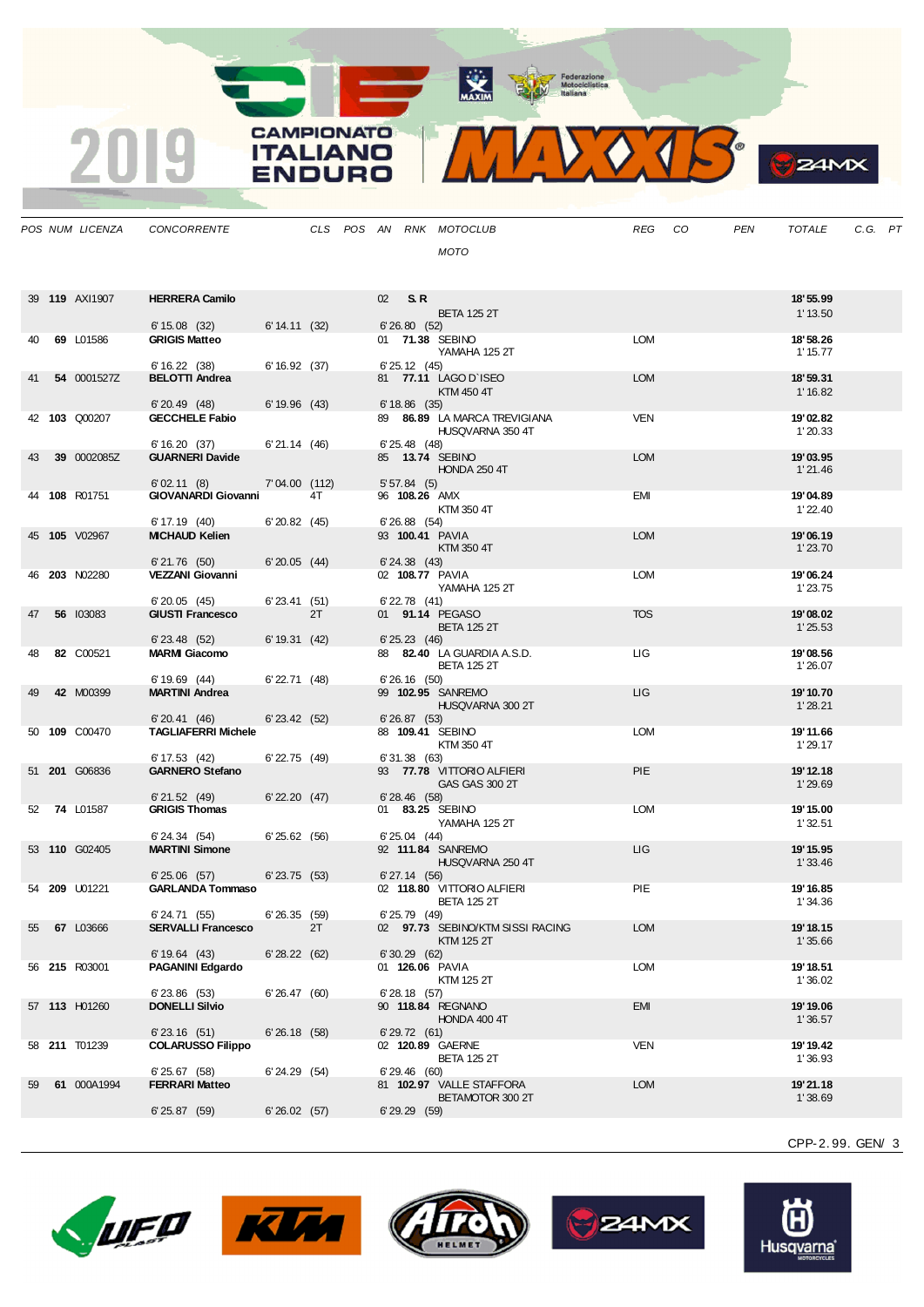MAXIM BAY Federazione

**CAMPIONATO** 

**ITALIANO ENDURO** 

2019



| 40<br>∽ж |
|----------|
|          |

|    | POS NUM LICENZA      | <b>CONCORRENTE</b>                        |                   |    |  |                   | CLS POS AN RNK MOTOCLUB                | REG        | CO | <b>PEN</b> | <b>TOTALE</b>        | C.G. P1 |  |
|----|----------------------|-------------------------------------------|-------------------|----|--|-------------------|----------------------------------------|------------|----|------------|----------------------|---------|--|
|    |                      |                                           |                   |    |  |                   | <b>MOTO</b>                            |            |    |            |                      |         |  |
|    |                      |                                           |                   |    |  |                   |                                        |            |    |            |                      |         |  |
| 60 | 4 102966             | <b>STACCIOLI Lorenzo</b>                  |                   |    |  |                   | 97 78.28 SEBINO                        | <b>LOM</b> |    |            | 19'21.91             |         |  |
|    |                      |                                           |                   |    |  |                   | HUSQVARNA 250 4T                       |            |    |            | 1'39.42              |         |  |
|    |                      | 6'30.21(64)                               | 6'25.10(55)       |    |  | 6'26.60(51)       |                                        |            |    |            |                      |         |  |
|    | 61 136 M01743        | <b>GOGGIA Sonny</b>                       |                   |    |  |                   | 94 51.26 SEBINO<br><b>BETA 300 2T</b>  | <b>LOM</b> |    |            | 19'27.11<br>1' 44.62 |         |  |
|    |                      | $6'$ 42.39 $(89)$                         | 6' 17.64 (41)     |    |  | $6'27.08$ (55)    |                                        |            |    |            |                      |         |  |
|    | 62 71 R03010         | <b>RINALDI Enrico</b>                     |                   |    |  | 01 50.49 RS 77    | HUSQVARNA 300 2T                       | <b>LOM</b> |    |            | 19'28.73<br>1'46.24  |         |  |
|    |                      | 6'34.49 (78)                              | 6'31.00(63)       |    |  | $6'$ 23.24 $(42)$ |                                        |            |    |            |                      |         |  |
|    | 63 112 M01726        | <b>FERRARI Mariopaolo</b>                 |                   | 4T |  |                   | 70 118.53 PEGASO<br>KTM 350 4T         | <b>TOS</b> |    |            | 19'31.58<br>1'49.09  |         |  |
|    |                      | 6'31.99 (73)                              | $6'$ 27.39 $(61)$ |    |  | 6'32.20(64)       |                                        |            |    |            |                      |         |  |
|    | 64 <b>224</b> V00326 | <b>SCALIA Stefano</b>                     |                   |    |  |                   | 94 129.34 SEBINO<br>KTM 350 4T         | <b>LOM</b> |    |            | 19'34.03<br>1'51.54  |         |  |
|    |                      | 6'31.52 (72)                              | $6'$ 23.10 $(50)$ |    |  | 6'39.41(74)       |                                        |            |    |            |                      |         |  |
|    | 65 213 R03334        | <b>LELLI Dario</b>                        |                   |    |  |                   | 82 122.59 VALLE IDICE<br>KTM 250 4T    | <b>EMI</b> |    |            | 19'38.18<br>1'55.69  |         |  |
|    |                      | 6'28.17(62)                               | $6'35.86$ (71)    |    |  | 6'34.15(65)       |                                        |            |    |            |                      |         |  |
|    | 66 228 102822        | <b>MEDICI Marcello</b>                    |                   |    |  | 93 144.51 AMX     |                                        | <b>EMI</b> |    |            | 19' 41.54            |         |  |
|    |                      | 6'31.17 (68)                              | 6'32.47(64)       |    |  | 6'37.90(71)       | KTM 450 4T                             |            |    |            | 1'59.05              |         |  |
|    | 67 210 M00814        | <b>FRANZI Ivan</b>                        |                   |    |  |                   | 94 119.63 INTIMIANO N. NOSEDA          | <b>LOM</b> |    |            | 19' 41.94            |         |  |
|    |                      | 6'31.12(67)                               | 6'35.33(68)       |    |  | 6'35.49(67)       | HUSQVARNA 250 4T                       |            |    |            | 1'59.45              |         |  |
|    | 68 253 V00004        | <b>PAGANONI Davide</b>                    |                   |    |  |                   | 00 142.17 SEBINO                       | <b>LOM</b> |    |            | 19' 42.33            |         |  |
|    |                      | 6'26.37(60)                               | 6'33.32(65)       |    |  | $6'$ 42.64 $(80)$ | KTM 300 2T                             |            |    |            | 1'59.84              |         |  |
| 69 | 81 M03644            | <b>SEGANTINI Matteo</b>                   |                   | 4T |  |                   | 95 104.19 CASTIGLION F.NO FABRIZIO MEO | <b>TOS</b> |    |            | 19' 42.79            |         |  |
|    |                      | 6'32.51(75)                               | $6'35.83$ (70)    |    |  | 6'34.45(66)       | HUSQVARNA 350 4T                       |            |    |            | 2'00.30              |         |  |
|    | 70 106 U02257        | <b>BORACCHI Claudio</b>                   |                   | 2T |  | 81 105.35 AMX     |                                        | <b>EMI</b> |    |            | 19' 45.97            |         |  |
|    |                      | 6'31.24 (69)                              | 6'35.72(69)       |    |  | 6'39.01(73)       | KTM 300 2T                             |            |    |            | 2' 03.48             |         |  |
| 71 | 40 0001090T          | <b>PEDERSOLI Matteo</b>                   |                   | 2T |  |                   | 76 121.21 SEBINO                       | <b>LOM</b> |    |            | 19' 46.18            |         |  |
|    |                      | $6'33.94$ (77)                            | 6'36.20(73)       |    |  | 6'36.04(68)       | <b>BETA 250 2T</b>                     |            |    |            | 2'03.69              |         |  |
|    | 72 241 T00293        | PILLI Sergio                              |                   |    |  | 01 160.58 AMX     |                                        | <b>EMI</b> |    |            | 19' 46.48            |         |  |
|    |                      | 6'28.25(63)                               | 6'38.31(75)       |    |  | 6'39.92(75)       | KTM 125 2T                             |            |    |            | 2'03.99              |         |  |
|    | 73 237 F01700        | <b>LUDI Walter</b>                        |                   |    |  |                   | 85 156.87 ENDURO SANREMO               | LIG        |    |            | 19'48.91             |         |  |
|    |                      |                                           |                   |    |  |                   | <b>BETA 300 2T</b>                     |            |    |            | 2'06.42              |         |  |
|    | 74 111 S01428        | 6'35.91(82)<br><b>BETTINI Marco</b>       | 6'35.12(67)       | 2T |  | $6'37.88$ (70)    | 72 113.52 ALTA VALLE RENO              | <b>EMI</b> |    |            | 19' 49.27            |         |  |
|    |                      |                                           |                   |    |  |                   | KTM 300 2T                             |            |    |            | 2'06.78              |         |  |
|    | 75 207 G02712        | 6'31.00(66)<br><b>LAZZARONI Nicola</b>    | 6'38.11(74)       |    |  | 6' 40.16 (76)     | 90 112.73 BBM RACING                   | <b>LOM</b> |    |            | 19'50.75             |         |  |
|    |                      |                                           |                   |    |  |                   | HONDA 400 4T                           |            |    |            | 2'08.26              |         |  |
| 76 | 84 N02652            | 6' 30.76 (65)<br><b>PAVONE Luca</b>       | 6'36.02 (72)      | 2T |  | 6' 43.97 (81)     | 99 108.85 SANREMO                      | ЦG         |    |            | 19'51.02             |         |  |
|    |                      |                                           |                   |    |  |                   | <b>BETA 125 2T</b>                     |            |    |            | 2'08.53              |         |  |
|    | 77 275 U00696        | 6'33.58 (76)<br><b>MATTAROZZI Nicolo</b>  | $6'38.86$ (77)    |    |  | $6'38.58$ (72)    | 83 329.28 PEGASO                       | <b>TOS</b> |    |            | 19' 57.25            |         |  |
|    |                      |                                           |                   |    |  |                   | HUSQVARNA 300 2T                       |            |    |            | 2' 14.76             |         |  |
|    | 78 216 T05159        | 6'34.89(79)<br><b>GRANATI Matteo</b>      | 6' 44.87 (84)     |    |  | 6'37.49(69)       | 02 128.69 INOSSIDABILI TERNI           | <b>UMB</b> |    |            | 19' 58.26            |         |  |
|    |                      |                                           |                   |    |  |                   | <b>BETA 125 2T</b>                     |            |    |            | 2' 15.77             |         |  |
|    | 79 214 R00565        | 6'31.31 (70)<br><b>MARENZI Sebastiano</b> | 6'34.07(66)       |    |  | $6'52.88$ (95)    | 98 125.19 LAGO D'ISEO                  | <b>LOM</b> |    |            | 19' 58.35            |         |  |
|    |                      |                                           |                   |    |  |                   | KTM 250 4T                             |            |    |            | 2' 15.86             |         |  |
|    | 80 245 F00613        | $6'31.48$ (71)<br><b>GHIDINI Paolo</b>    | $6' 41.16$ (80)   |    |  | 6' 45.71 (84)     | 92 163.20 GIALLO 23 YOUNG              | <b>LOM</b> |    |            | 19' 58.42            |         |  |
|    |                      |                                           |                   |    |  |                   | KTM 250 4T                             |            |    |            | 2' 15.93             |         |  |
|    |                      | 6'36.29(84)                               | 6'39.98(78)       |    |  | 6' 42.15 (79)     |                                        |            |    |            |                      |         |  |
|    |                      |                                           |                   |    |  |                   |                                        |            |    |            |                      |         |  |

**LIFO KUM** 







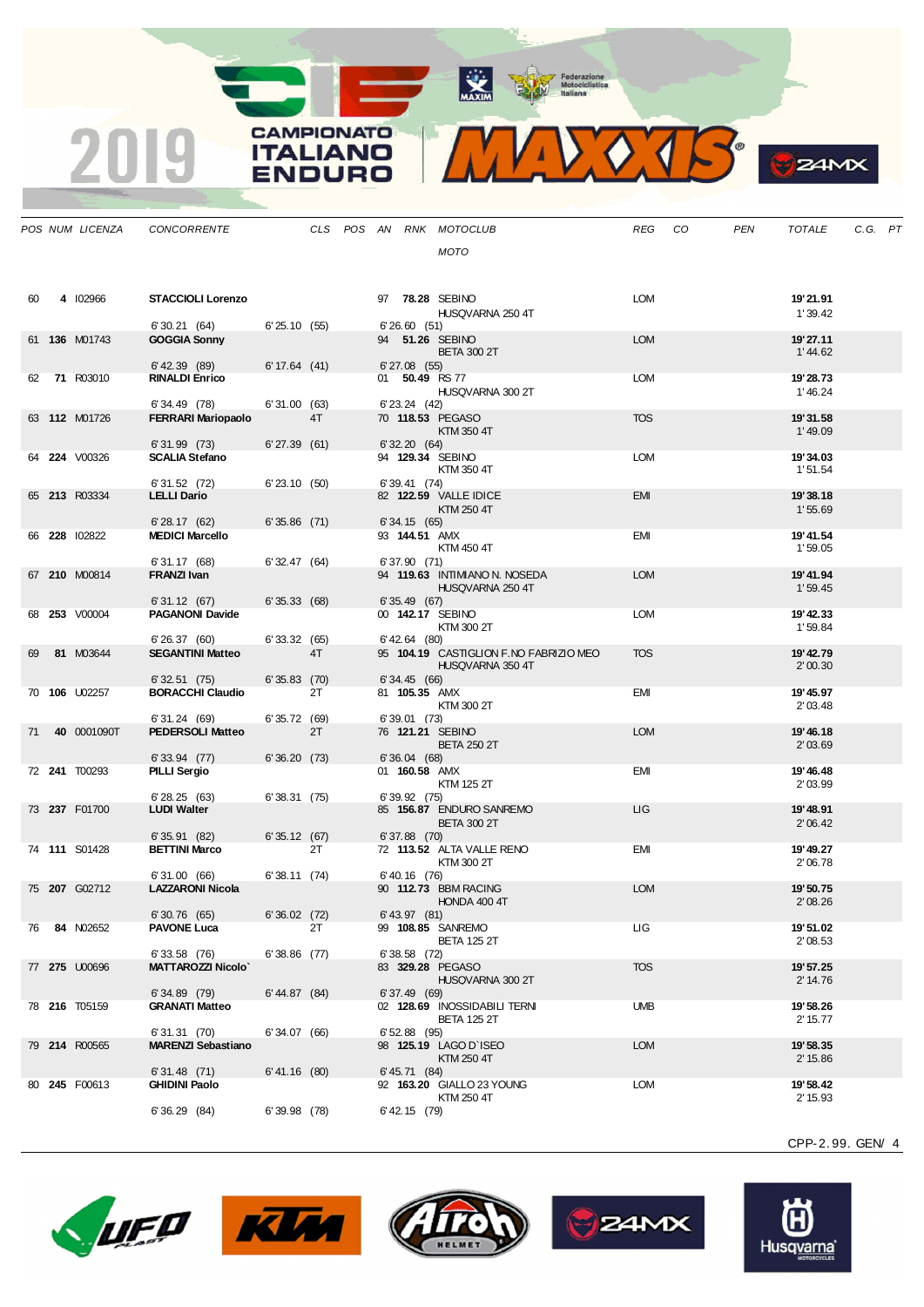MAXIM BOOR Motociclistica



**B**<sub>z</sub>amx

|  | POS NUM LICENZA | <b>CONCORRENTE</b>                        |                 |    |  |                   | CLS POS AN RNK MOTOCLUB                          | REG        | CO | <b>PEN</b> | <b>TOTALE</b>        | C.G. PT |  |
|--|-----------------|-------------------------------------------|-----------------|----|--|-------------------|--------------------------------------------------|------------|----|------------|----------------------|---------|--|
|  |                 |                                           |                 |    |  |                   | <b>MOTO</b>                                      |            |    |            |                      |         |  |
|  |                 |                                           |                 |    |  |                   |                                                  |            |    |            |                      |         |  |
|  | 81 217 Q03175   | <b>POLONI Federico</b>                    |                 |    |  |                   | 99 129.15 BERGAMO/SCUDERIA CASAZZA               | <b>LOM</b> |    |            | 19' 59.87            |         |  |
|  |                 |                                           |                 |    |  |                   | HUSQVARNA 250 4T                                 |            |    |            | 2' 17.38             |         |  |
|  |                 | 6'35.30(81)                               | $6'$ 43.05 (82) |    |  | 6' 41.52 (77)     |                                                  |            |    |            |                      |         |  |
|  | 82 223 N01025   | <b>CAMPAGNOLO Elia</b>                    |                 |    |  |                   | 94 136.53 RS 77<br><b>HONDA 250 4T</b>           | LOM        |    |            | 20'09.64<br>2'27.15  |         |  |
|  |                 | 6'34.90(80)                               | 6' 44.62 (83)   |    |  | 6'50.12(92)       |                                                  |            |    |            |                      |         |  |
|  | 83 238 M00945   | <b>NASSETTI Claudio</b>                   |                 |    |  |                   | 93 159.25 AMX                                    | <b>EMI</b> |    |            | 20'13.02             |         |  |
|  |                 | 6' 45.92 (94)                             | $6' 40.72$ (79) |    |  | $6' 46.38$ (85)   | HUSQVARNA 125 2T                                 |            |    |            | 2'30.53              |         |  |
|  | 84 254 0001399Y | <b>BACCI Gabriele</b>                     |                 |    |  |                   | 82 187.99 COSTA ETRUSCA                          | <b>TOS</b> |    |            | 20' 13.17            |         |  |
|  |                 | 6'39.88(86)                               | 6' 41.97 (81)   |    |  | 6'51.32(93)       | HUSQVARNA 300 2T                                 |            |    |            | 2'30.68              |         |  |
|  | 85 218 M01317   | <b>VALENTINI Cristian</b>                 |                 |    |  |                   | 02 132.20 CIVEZZANO                              | <b>PTR</b> |    |            | 20'13.23             |         |  |
|  |                 |                                           | 6' 45.48 (85)   |    |  | $6' 41.69$ (78)   | SHERCO 125 2T                                    |            |    |            | 2'30.74              |         |  |
|  | 86 219 101478   | 6'46.06(95)<br><b>SONZOGNI Michele</b>    |                 |    |  |                   | 81 132.33 SEBINO                                 | <b>LOM</b> |    |            | 20' 15.36            |         |  |
|  |                 |                                           |                 |    |  |                   | HUSQVARNA 300 2T                                 |            |    |            | 2' 32.87             |         |  |
|  | 87 212 T00924   | 6'41.51(88)<br><b>PIEDIMONTE Denis</b>    | 6' 45.74 (86)   |    |  | $6'$ 48.11 $(88)$ | 01 122.40 ALASSIO                                | <b>LIG</b> |    |            | 20' 15.80            |         |  |
|  |                 |                                           |                 |    |  |                   | YAMAHA 125 2T                                    |            |    |            | 2'33.31              |         |  |
|  | 88 227 L01632   | 6' 41.42 (87)<br><b>SAPORITI Elia</b>     | 6'46.70(88)     |    |  | $6' 47.68$ (87)   | 01 142.55 PAVIA                                  | <b>LOM</b> |    |            | 20' 16.61            |         |  |
|  |                 |                                           |                 |    |  |                   | SHERCO 125 2T                                    |            |    |            | 2'34.12              |         |  |
|  |                 | 6'38.63(85)                               | 6'49.79 (95)    |    |  | $6'$ 48.19 $(89)$ | 79 138.11 VALLE IDICE                            |            |    |            | 20'20.36             |         |  |
|  | 89 225 U00797   | <b>MONACO Ermanno</b>                     |                 |    |  |                   | HUSQVARNA 350 4T                                 | <b>EMI</b> |    |            | 2'37.87              |         |  |
|  |                 | $6' 47.19$ (98)                           | 6' 45.76 (87)   |    |  | 6' 47.41 (86)     |                                                  |            |    |            |                      |         |  |
|  | 90 230 100413   | <b>BORDOLI Eros</b>                       |                 |    |  |                   | 75 147.86 SEBINO<br>KTM 300 2T                   | <b>LOM</b> |    |            | 20'22.09<br>2' 39.60 |         |  |
|  |                 | $6' 45.64$ (93)                           | 6'48.03(90)     |    |  | $6'$ 48.42 (90)   |                                                  |            |    |            |                      |         |  |
|  | 91 222 T05555   | <b>MAGRI Federico</b>                     |                 |    |  |                   | 02 135.51 COSTA VOLPINO<br>KTM 125 2T            | <b>LOM</b> |    |            | 20'23.06<br>2' 40.57 |         |  |
|  |                 | 6'36.11(83)                               | 6' 49.44 (93)   |    |  | $6'57.51$ (104)   |                                                  |            |    |            |                      |         |  |
|  | 92 247 P01763   | <b>MELI Antonello</b>                     |                 |    |  |                   | 76 166.69 VITTORIO ALFIERI<br><b>BETA 300 2T</b> | <b>PIE</b> |    |            | 20'25.24<br>2' 42.75 |         |  |
|  |                 | $6'50.87$ (105)                           | $6' 49.48$ (94) |    |  | 6' 44.89 (82)     |                                                  |            |    |            |                      |         |  |
|  | 93 251 T00897   | <b>BALLARDINI Diego</b>                   |                 |    |  |                   | 93 184.50 SEBINO<br>KTM 250 4T                   | <b>LOM</b> |    |            | 20'26.41<br>2' 43.92 |         |  |
|  |                 | $6'$ 48.83 $(101)$                        | 6' 47.80 (89)   |    |  | $6'$ 49.78 $(91)$ |                                                  |            |    |            |                      |         |  |
|  | 94 242 Q01057   | <b>CORRADO Andrea</b>                     |                 |    |  |                   | 87 161.00 TRIESTE                                | <b>FVG</b> |    |            | 20'28.26             |         |  |
|  |                 | 6' 44.25 (91)                             | $6'$ 48.83 (91) |    |  | $6'55.18$ (99)    | SHERCO 250 2T                                    |            |    |            | 2' 45.77             |         |  |
|  | 95 250 Q00560   | <b>XAUSA Antonio</b>                      |                 |    |  |                   | 62 180.80 LA MARCA TREVIGIANA                    | <b>VEN</b> |    |            | 20'28.57             |         |  |
|  |                 | 6' 43.10 (90)                             | $6'53.95$ (101) |    |  | 6' 51.52 (94)     | KTM 250 2T                                       |            |    |            | 2'46.08              |         |  |
|  | 96 221 S01080   | <b>MAGONI Robert</b>                      |                 |    |  |                   | 89 135.38 BERGAMO/SC. PONTE NOSSA MC B           | <b>LOM</b> |    |            | 20'31.18             |         |  |
|  |                 | 6' 45.63 (92)                             | 6'49.14 (92)    |    |  | 6'56.41 (101)     | KTM 350 4T                                       |            |    |            | 2' 48.69             |         |  |
|  | 97 229 G01181   | <b>COMETTA Emanuele</b>                   |                 |    |  |                   | 91 146.94 CEVA                                   | PIE        |    |            | 20'31.27             |         |  |
|  |                 |                                           |                 |    |  |                   | <b>HONDA 250 4T</b>                              |            |    |            | 2' 48.78             |         |  |
|  | 98 259 S02547   | 7'07.01 (124)<br><b>BELOMETTI Matteo</b>  | 6'38.85(76)     |    |  | 6' 45.41 (83)     | 94 210.69 LAGO D'ISEO                            | <b>LOM</b> |    |            | 20'31.44             |         |  |
|  |                 |                                           |                 |    |  |                   | KTM 250 2T                                       |            |    |            | 2' 48.95             |         |  |
|  | 99 118 S00902   | 6'47.15 (97)<br><b>GELSOMINI Cristian</b> | $6'50.28$ (98)  | 4T |  | 6'54.01 (97)      | 70 179.50 ALTA VALLE RENO                        | <b>EMI</b> |    |            | 20'36.73             |         |  |
|  |                 |                                           |                 |    |  |                   | KTM 250 4T                                       |            |    |            | 2'54.24              |         |  |
|  | 100 231 N00463  | $6'50.64$ (104)<br><b>VOLPI Agostino</b>  | 6'50.00(96)     |    |  | $6'56.09$ (100)   | 76 147.89 SEBINO                                 | <b>LOM</b> |    |            | 20'37.82             |         |  |
|  |                 |                                           |                 |    |  |                   | HONDA 450 4T                                     |            |    |            | 2'55.33              |         |  |
|  |                 | 6'48.36 (100)                             | 6'50.40(99)     |    |  | 6'59.06 (106)     |                                                  |            |    |            |                      |         |  |
|  | 101 269 104195  | <b>INCERTI Simone</b>                     |                 |    |  |                   | 96 244.54 REGNANO<br>KTM 250 4T                  | <b>EMI</b> |    |            | 20'38.21<br>2'55.72  |         |  |
|  |                 | 6' 46.44 (96)                             | 6' 54.39 (102)  |    |  | 6'57.38 (102)     |                                                  |            |    |            |                      |         |  |
|  |                 |                                           |                 |    |  |                   |                                                  |            |    |            |                      |         |  |

**CAMPIONATO** 

**ITALIANO** 

**ENDURO** 

2019









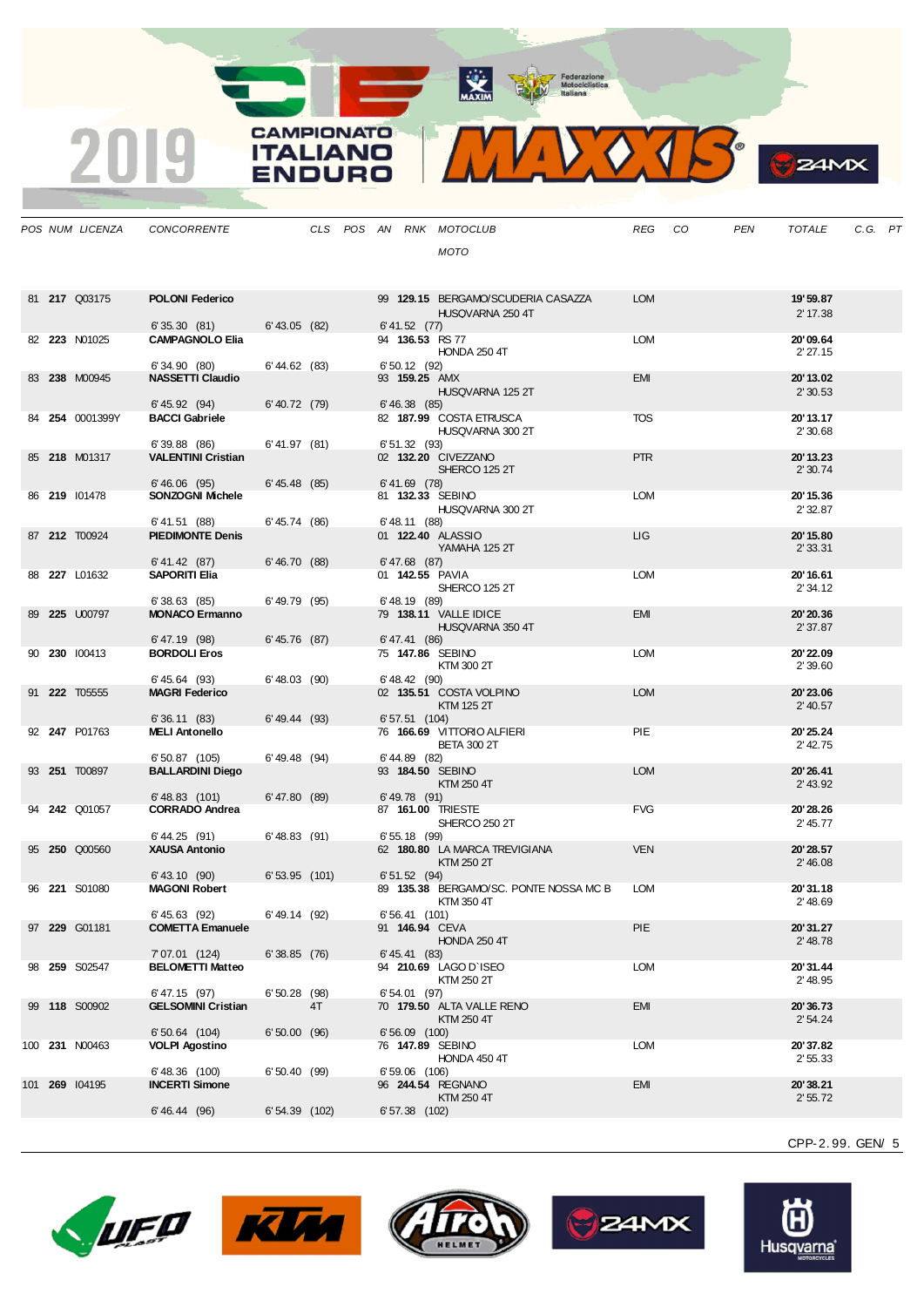MAXIM Representation



|  | POS NUM LICENZA       | <b>CONCORRENTE</b>                         |                 |    |  |                  | CLS POS AN RNK MOTOCLUB                     | REG        | CO. | PEN | TOTALE               | C.G. PT |  |
|--|-----------------------|--------------------------------------------|-----------------|----|--|------------------|---------------------------------------------|------------|-----|-----|----------------------|---------|--|
|  |                       |                                            |                 |    |  |                  | MOTO                                        |            |     |     |                      |         |  |
|  |                       |                                            |                 |    |  |                  |                                             |            |     |     |                      |         |  |
|  |                       |                                            |                 |    |  |                  |                                             |            |     |     |                      |         |  |
|  | 102 267 T02318        | <b>GASPARRI Tommaso</b>                    |                 |    |  |                  | 99 235.13 ISOLA D'ELBA                      | <b>TOS</b> |     |     | 20'38.92             |         |  |
|  |                       | $6'54.66$ (111)                            | 6'50.01(97)     |    |  | $6'54.25$ (98)   | HUSQVARNA 250 4T                            |            |     |     | 2'56.43              |         |  |
|  | 103 264 S05578        | <b>SEGALLA Giacomo</b>                     |                 |    |  |                  | 98 225.02 LA MARCA TREVIGIANA               | <b>VEN</b> |     |     | 20' 40.99            |         |  |
|  |                       |                                            |                 |    |  |                  | KTM 350 4T                                  |            |     |     | 2'58.50              |         |  |
|  | 104 236 Q02011        | $6' 47.39$ (99)<br>ROSSI Jacopo            | $6'52.13$ (100) |    |  | 7'01.47 (108)    | 98 156.47 BERGAMO/SCUDERIA CASAZZA          | LOM        |     |     | 20' 42.49            |         |  |
|  |                       |                                            |                 |    |  |                  | GAS GAS 250 2T                              |            |     |     | 3'00.00              |         |  |
|  |                       | 6' 49.92 (102)                             | 6'54.70(103)    |    |  | 6'57.87(105)     |                                             |            |     |     |                      |         |  |
|  | 105 235 U04682        | <b>LANZA Nicola</b>                        |                 |    |  |                  | 92 156.45 SEBINO<br><b>BETA 300 2T</b>      | <b>LOM</b> |     |     | 20'43.33<br>3'00.84  |         |  |
|  |                       | $6'51.09$ (106)                            | $6'58.33$ (107) |    |  | 6' 53.91 (96)    |                                             |            |     |     |                      |         |  |
|  | 106 255 102107        | PERSIANI Gianni                            |                 |    |  |                  | 63 191.37 ALTA VALLE RENO<br>KTM 250 4T     | <b>EMI</b> |     |     | 20'48.05             |         |  |
|  |                       | 6'50.39(103)                               | $6'58.36$ (108) |    |  | 6'59.30(107)     |                                             |            |     |     | 3'05.56              |         |  |
|  | 107 252 M01511        | <b>PASCALE Silvio</b>                      |                 |    |  |                  | 93 185.84 TIGULLIO MOTOR CLUB               | ЦG         |     |     | 20'50.90             |         |  |
|  |                       | $6'52.59$ (107)                            | 6'56.54(104)    |    |  | 7'01.77 (110)    | <b>BETA 350 4T</b>                          |            |     |     | 3'08.41              |         |  |
|  | 108 <b>244 U00256</b> | <b>BALDUZZI Ivan</b>                       |                 |    |  |                  | 94 162.63 BERGAMO/SC. PONTE NOSSA MC B      | <b>LOM</b> |     |     | 20'56.57             |         |  |
|  |                       |                                            |                 |    |  |                  | KTM 125 2T                                  |            |     |     | 3' 14.08             |         |  |
|  | 109 256 R00871        | 6' 57.23 (112)<br><b>BIANCHI Luca</b>      | $6'57.75$ (105) |    |  | 7'01.59 (109)    | 98 201.13 GIALLO 23 YOUNG                   | <b>LOM</b> |     |     | 20' 59.26            |         |  |
|  |                       |                                            |                 |    |  |                  | TM 300 2T                                   |            |     |     | 3' 16.77             |         |  |
|  |                       | 6'53.80(110)                               | 7'02.25 (110)   |    |  | 7' 03.21 (111)   |                                             |            |     |     |                      |         |  |
|  | 110 273 T01312        | <b>MENOZZI Thomas</b>                      |                 |    |  |                  | 81 285.51 ALTA VALLE RENO<br>KTM 250 4T     | <b>EMI</b> |     |     | 21'01.90<br>3' 19.41 |         |  |
|  |                       | 6'57.25(113)                               | 7'07.17 (117)   |    |  | 6' 57.48 (103)   |                                             |            |     |     |                      |         |  |
|  | 111 233 L00266        | <b>FERRARI Edoardo</b>                     |                 |    |  |                  | 66 154.19 RS 77<br><b>BETA 300 2T</b>       | <b>LOM</b> |     |     | 21'07.72<br>3'25.23  |         |  |
|  |                       | 7'01.92 (122)                              | 6'58.13(106)    |    |  | 7'07.67 (118)    |                                             |            |     |     |                      |         |  |
|  | 112 <b>249</b> U00811 | <b>DE MARZI Cirillo</b>                    |                 |    |  |                  | 78 179.50 TARO-TARO-TARO                    | EMI        |     |     | 21'09.08             |         |  |
|  |                       | 6'59.55(115)                               | 7'04.51 (113)   |    |  | 7' 05.02 (112)   | TM 300 2T                                   |            |     |     | 3'26.59              |         |  |
|  | 113 265 S01078        | <b>CONSOLINI Roberto</b>                   |                 |    |  |                  | 72 230.88 SCUDERIA DOLOMITI                 | <b>PBZ</b> |     |     | 21'09.75             |         |  |
|  |                       |                                            |                 |    |  |                  | FANTIC MOTOR 300 2T                         |            |     |     | 3'27.26              |         |  |
|  | 114 239 U03093        | $6'59.66$ (116)<br><b>BERGAMELLI Mauro</b> | $7'02.73$ (111) |    |  | 7'07.36 (117)    | 73 159.25 BERGAMO                           | <b>LOM</b> |     |     | 21'09.97             |         |  |
|  |                       |                                            |                 |    |  |                  | KTM 250 4T                                  |            |     |     | 3'27.48              |         |  |
|  |                       | 7'01.17 (119)                              | 7'01.74 (109)   |    |  | 7'07.06 (116)    |                                             |            |     |     |                      |         |  |
|  | 115 <b>107</b> M01854 | <b>BERRI Giorgio</b>                       |                 | 4T |  |                  | 94 107.39 VALDISIEVE<br>KTM 350 4T          | <b>TOS</b> |     |     | 21'12.06<br>3'29.57  |         |  |
|  |                       | 6'24.76(56)                                | 8'21.87 (125)   |    |  | 6' 25.43 (47)    |                                             |            |     |     |                      |         |  |
|  | 116 243 T02598        | <b>AZZOLA Roberto</b>                      |                 |    |  |                  | 70 161.57 BERGAMO<br>KTM 250 4T             | LOM        |     |     | 21' 15.32<br>3'32.83 |         |  |
|  |                       | 6'59.05(114)                               | 7'06.18 (115)   |    |  | 7' 10.09 (119)   |                                             |            |     |     |                      |         |  |
|  | 117 232 N01168        | <b>ZORLONI Alberto</b>                     |                 |    |  |                  | 77 149.27 SEBINO                            | <b>LOM</b> |     |     | 21' 15.45            |         |  |
|  |                       | 7'01.02 (117)                              | 7'09.28 (118)   |    |  | 7'05.15(113)     | YAMAHA 250 4T                               |            |     |     | 3' 32.96             |         |  |
|  | 118 <b>261</b> G12257 | <b>CONSONNI Daniele</b>                    |                 |    |  |                  | 84 212.61 BBM RACING                        | <b>LOM</b> |     |     | 21'16.27             |         |  |
|  |                       |                                            |                 |    |  |                  | HONDA 300 4T                                |            |     |     | 3'33.78              |         |  |
|  | 119 272 T01665        | 7'01.03 (118)<br><b>BACCHETTI Nicola</b>   | 7' 10.06 (119)  |    |  | 7' 05.18 (114)   | 95 283.87 ALTA VALLE RENO                   | <b>EMI</b> |     |     | 21'18.27             |         |  |
|  |                       |                                            |                 |    |  |                  | <b>BETA 300 2T</b>                          |            |     |     | 3'35.78              |         |  |
|  |                       | 7'01.84 (121)                              | 7' 10.95 (120)  |    |  | $7'05.48$ (115)  |                                             |            |     |     |                      |         |  |
|  | 120 258 0002411E      | <b>MARINI Alessandro</b>                   |                 |    |  |                  | 57 205.58 VALDIBURE PISTOIESE<br>KTM 300 2T | <b>TOS</b> |     |     | 21'21.38<br>3'38.89  |         |  |
|  |                       | 7'02.55 (123)                              | 7'06.31 (116)   |    |  | 7' 12.52 (121)   |                                             |            |     |     |                      |         |  |
|  | 121 279 G07883        | <b>TERRANOVA Raissa</b>                    |                 |    |  |                  | 99 197.50 PEGASO<br><b>BETA 125 2T</b>      | <b>TOS</b> |     |     | 21'29.38<br>3'46.89  |         |  |
|  |                       | 7'01.27 (120)                              | 7' 16.09 (123)  |    |  | $7' 12.02$ (120) |                                             |            |     |     |                      |         |  |
|  | 122 263 R01572        | <b>TRIVELLA Cristian</b>                   |                 |    |  |                  | 83 221.09 ENDURO SANREMO                    | ЦG         |     |     | 21'33.80             |         |  |
|  |                       | 7' 09.22 (126)                             | 7'04.98 (114)   |    |  | 7' 19.60 (124)   | <b>BETA 250 2T</b>                          |            |     |     | 3'51.31              |         |  |
|  |                       |                                            |                 |    |  |                  |                                             |            |     |     |                      |         |  |

CPP-2. 99. GEN/ 6

**B**<sub>z</sub>amx





-9

2019

**CAMPIONATO** 

**ITALIANO** 

**ENDURO**